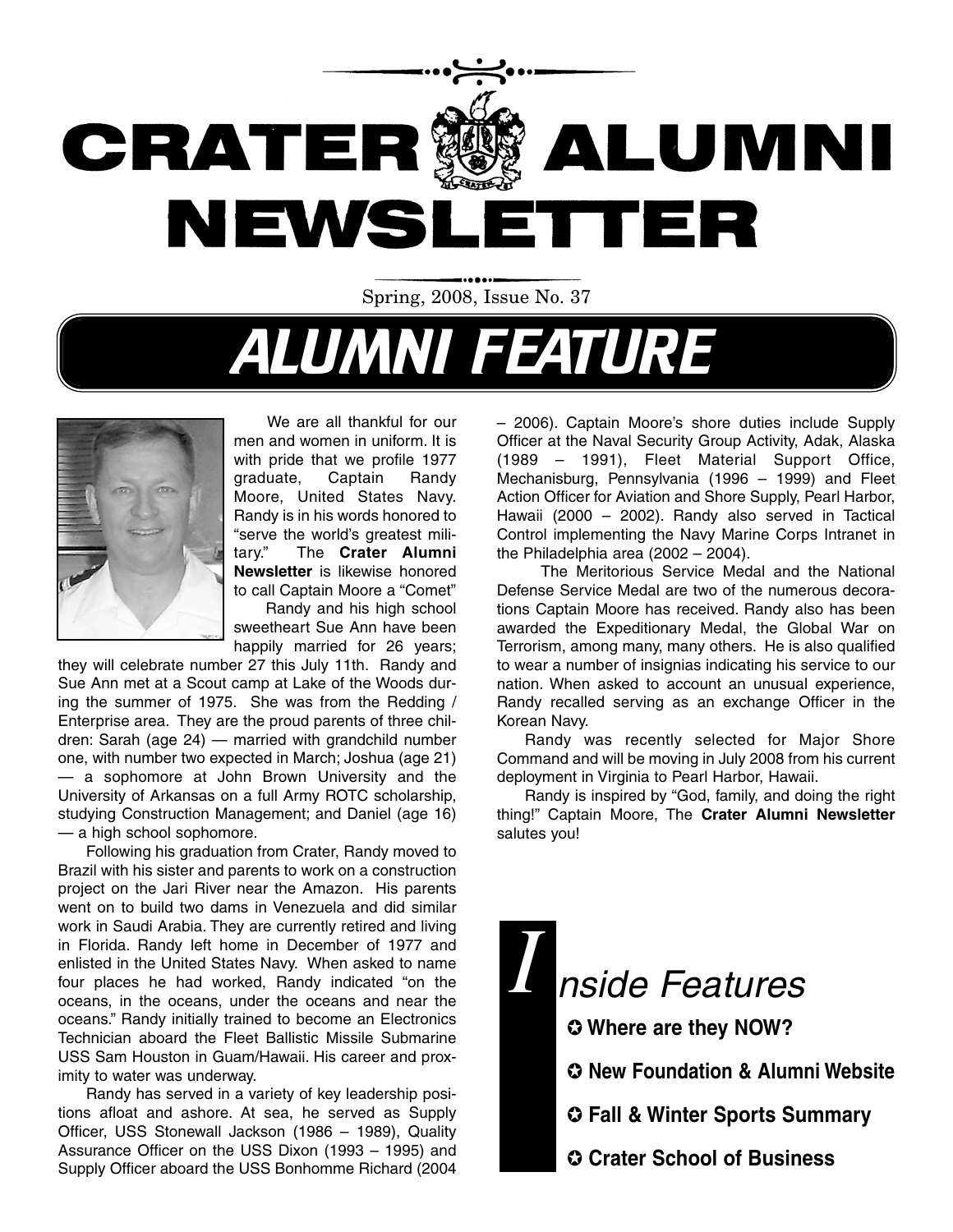## $NHERE$  are  $NOW$ ? are<br>they

#### **1952 - 1959**

**SHIRLEY SULLIVAN RAPP (52) –** lives in Grays Harbor, Washington with her husband. Shirley states they are very happy and healthy and have many fond memories of attending Crater High School

**TWILA VANCE PORTWOOD (54) –** lives in Central Point and retired in 2003. She has traveled to New York, Florida, California, Washington, Nevada, Colorado, Idaho, Wyoming, Utah and British Columbia. She has two grown daughters and enjoys reading, crossword puzzles, antiques and grandkids.

**RICHARD EVANS (58) –** lives in Hewitt, Texas with his wife Lottie. Richard completed 39 years of teaching, teaching two years part-time at Baylor University. He is active in St. Paul's Episcopal Church in Waco and Lottie plays the organ for First Methodist in Hewitt.

**DEAN BYERS (59) –** lives in Roseburg, Oregon with his wife, Sara. They have two grown daughters Anna Lane and Katie Christel. They rent commercial real estate properties they own in Oregon and Florida. They own a plane and Dean has flown over 100 mercy flight missions flying patients wherever they need to go. He is a founding member of A Mountain of Hope, a nonprofit corporation in Florida and Honduras that was created to build and operate a medical/dental clinic in Quice de Errero, Honduras. He still goes down there yearly

#### **1960 - 1969**

**DAVID WILCOX (64) –** lives in Anchorage, Alaska with his wife Diana Gay. They have a son Trevor and he and his wife recently blessed them with a granddaughter. David has a B.S. in Psychology, an M.S. in Counseling Psychology and a Ph.D. in Clinical Psychology. He presently has an independent counseling practice providing individual, group, couple, and family counseling. He specializes in areas of adolescent, developmental disabilities, substance abuse, anger management and sex offender treatment. David and Diana spend time with an old friend Jim Ricks (64) and his wife Sonja. Jim and David have been friends since the 7th grade at Central Point Junior High.

**JOHN BUSH (64) –** lives in Reno, Nevada where he recently retired after working at an electricity generating power station for 32 years. John attended Portland State College, graduated from Southern Oregon College and played football at both. He will spend retirement traveling, bicycling, skiing, fishing, playing tennis and softball.

**KAREN HUNTER HOLT (65) –** lives in Lancaster, California where she has worked for an Insurance agency for over 32 years. She has one son who lives in Redding, California and works for the County of Kern, contracting with the State of California. Karen plans to retire to Redding within the next 4-5 years. She is presently planning a river cruise on the Danube between Budapest and Prague.

**LESLIE WAKEMAN FOUST (67) –** lives in White City, Oregon with her husband Bill. They are foster parents currently in the process of adopting two girls ages 1 and 3. They enjoy attending Community Bible Church, camping and traveling. They are active members of Jackson County Foster Parents Association.

**RON BARFIELD (67) –** lives in Fair Oaks, California with his wife, Annette. Ron has been self employed for 35 years and presently owns an employment agency in Sacramento. His wife works for Los Rios Community College as a counselor/professor. They have one grown son. Ron likes to play golf, take trips and remodel houses.

**EMY KING MANFREDA (69) –** lives in Manchester, Connecticut with her husband. They love living in New England particularity Vermont and Maine. The have a daughter that lives with them and a son who lives in Portland, Oregon.

#### **1970 - 1979**

**LYNDA HERZBERG (75) –** lives in Lomita, California and works in aerospace/defense at Northrop Grumman in Redondo Beach. She hopes to retire in a few years and return to Oregon.

**CINDY MOODY HAMASU (76) –** lives in Medford, Oregon with her husband, Karl. They have three children ages 24, 20 and 12. They own Service Master franchises in Grants Pass, Medford and Ashland. They love to go boating, camping and used to ski until injuries ended that. Cindy loves to spend time quilting.

**CARI VAN LEUVEN BROTHERTON (77) –** lives in Central Point with her husband, Charlie. They have three children ages 22, 16, 10 and 1 grandchild. Cari owns "Brotherton Embroidery" and her husband is part owner of the family business Brotherton Pipeline. They have vacationed in Hawaii, Lake Tahoe, Disneyland and Washington D.C.

#### **1980 - 1989**

**ROBERT LEE (82) –** lives in Central Point with his wife, Sandy. They have three children, Megan, Jeffrey and Stephanie. Robert is a certified Dialysis Technician and works for Oregon Ear, Nose & Throat as a Audio Technician **TAMI SUTTON FREEMAN (84) –** recently married, Tami lives in Central Point with her husband, Larry. Tami is the support supervisor at Southern Oregon Credit Service in Medford. Her husband works in shipping and receiving at Bed Slide Corporation in Medford.

**KIM MISNER JOHNSON (85) –** lives in Unalakleet, Alaska with her husband, Greg. They have two children, Madison 6 and Alex 3. Kim works for the Bering Strait School District as a Coordinator of Education and Assistant to the Superintendent.

**CAROLYN RAMBO (87) –** lives in Simi Valley, California with her four year old daughter. Carolyn graduated from University of Oregon. While attending college she was a fire fighter working on hotshot crews and as a smoke jumper. She is currently a paralegal and travels a great deal with her job.

#### **1990 - 1996**

**GREG BRUCE (90) –** lives in Central Point with his wife, Becky and their 7 month old son, Cameron. Greg is an officer with the Central Point Police Department and Becky an Administrative Assistant for South Valley Bank & Trust.

**NICOLE BARTON KOLENIC (94) –** lives in Capistrano Beach, California with her husband and two daughters (ages 6 months and 2). Nicole is currently a stay at home mom. Previously she worked as an Elementary Special Education Teacher for Capistrano Unified School District.

**BRENT HACKWELL (96) –** lives in Central Point with his wife, the former Danielle Baker. Brent is a Project Manager for S & B James Construction and Danielle sells real estate for John L. Scott Real Estate.

**TYLER LEE (97) –** lives in Klamath Falls, Oregon with his wife, the former Sarah Pigott (97) and their 14 month old twin daughters. Tyler is a Trooper with the Oregon State Police and Sarah is now a stay at home mom after working for nearly 10 years in a dental office. Tyler is currently in the process of being transferred to the State Police office in Central Point.

### **Scholarship Dessert Another Success**

The annual Crater Parent/Community Scholarship Dessert was held this past December, raising in excess of \$42,000.00 to aid Crater graduates in pursuit of their post-high school academic dreams. Each winter with the dessert/auction, it comes to light that School District #6 is a family; a community coming together to help its children. The auction provides much needed financial assistance; it also sends the message to our young people that they and their collective future are important. Since the year 2000 more than 1,200 students have received more that \$1,000,000.00 to attend our nation's colleges, universities and trade schools. Many generous donors in conjunction with the annual Scholarship Dessert allow this to happen. To all of you – THANK YOU!

The 2008 version of the Crater Parent/Community Scholarship Dessert Auction will be held December 6th. If you would like to donate an item, attend the auction, or help in the preparations, please contact the Crater Foundation at:

craterfoundation@district6.org or call 541-494-6308.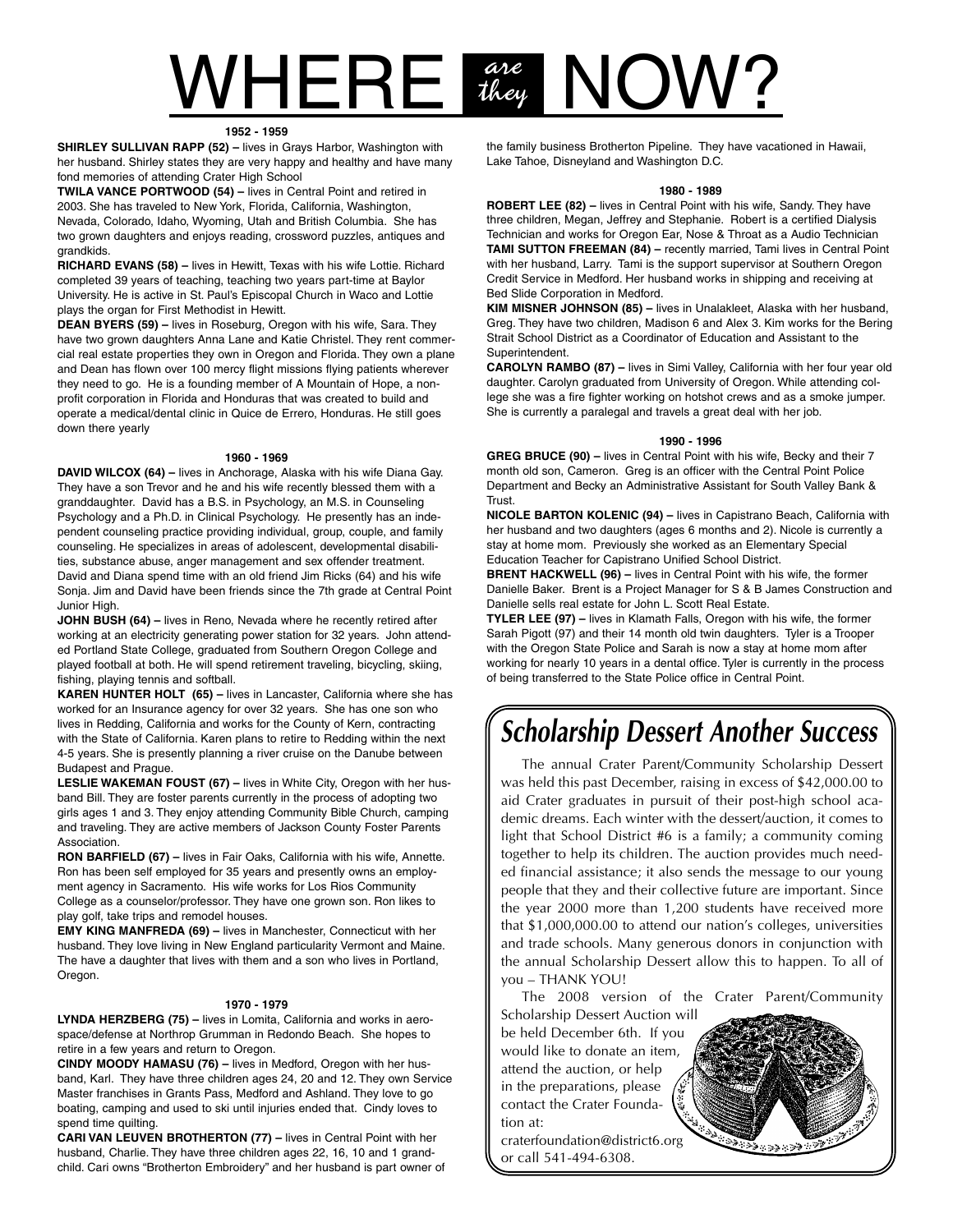# **Crater School of Business**

The Crater School of Business, Innovation and Science (BIS) is not exclusively for students interested in careers in Business or Science. The school serves a wide variety of students. BIS focuses on using hands-on activities that apply academic skills to prepare students for college and the workforce. Students in BIS participate in many campuswide activities like Band, Choir, FFA, Drama, and Athletics. This year's first graduation class has students that will go to college and major in pre-med, nursing, art, engineering, agriculture, business administration, marketing and computer graphics, just to name a few.

Many students are not planning on attending college but realize they need to master many academic skills in order to participate in professional technical (vocational) training, which will allow them to be competitive in the job market. Thanks to a partnership with Rogue Community College, and staying with the theme of active learning, many of those students are receiving training in electronics, construction and manufacturing. These students take math, English, science and foreign language courses at Crater in the morning and go to RCC's Table Rock Campus for college classes after lunch.

BIS teachers design coursework around three skills that industry, business, and employers tell us that even highly trained college graduates are lacking: communication, teamwork, and problem solving. Teachers structure their classes and procedures to create an atmosphere of "Workplace Expectations." Whenever possible, assignments are designed to have an application to a real world problem or work related task. Student projects are displayed in public or electronically on the web and must be of a quality that they are, "publishable," or "meet industry standards."

A great deal of the content of the classes in BIS is reliant on technology. All students have a digital portfolio and work extensively on computers. They learn skills in computer graphics, web design, video editing, computer aided drafting, and spreadsheets. Math and science content is often blended together in projects where students get to use the skills and content they learn in class by applying them in hands-on activities. In two elective courses, Fundamentals of Technology and Principals of Engineering, students design and test the strength of model bridges and program robotic micro-chips.

The most marked difference in the school this year is the atmosphere. The relationships that are developing



**NEW - NEW - NEW Web Sites: Crater Foundation and Alumni**

**We recently have made several changes to the Crater Foundation web site, adding new information as well as pictures. We have also developed an Alumni web site and have moved some of the material from the Crater Foundation web site to the Alumni web site. The Alumni site will now list email**

**addresses and have a link for class reunions in addition to other material. Both web sites will be listed under Crater High School but you can still access the Foundation web site with the old address. We are working on much much more and we encourage you to**

**access the sites and enjoy the information. The address to the Foundation web site is: craterfoundation.district6.org and to the Alumni web site is: crateralumni.district6.org**

between the staff and kids is creating a much calmer, warmer atmosphere. The teachers are able to demand much more from the students because they get to know each other well in the small school format. "I know the students better this year because I have them in class for a longer period of time," says Jeremy Sinks, a junior/senior English teacher, "I know what their goals are and how they are doing and can modify what we are doing in class to appeal to their interests more." One of the goals of the BIS staff is to create an atmosphere in which the graduates of the school are so well prepared, so successful, and so satisfied with the way they are treated that twenty years from now they are all living in Central Point because they want their kids to attend BIS.

### **FALL & WINTER SPORTS SUMMARY**

This past fall/winter sports season was once again very successful for Crater High athletics.

As we went to press with the fall issue of the Alumni Newsletter, the Crater football team was still in the state playoffs. They had beaten Thurston in the second round of playoffs and were preparing to play a quarter final game at home. Unfortunately, they lost the quarter final game to West Albany who eventually became the state champion. West Albany had only lost 1 game in the last two years but the Crater team played them tough. After the Comets were leading in the 3rd quarter, the West Albany team eventually defeated the Comets 33 – 14.

The Crater Comets wrestling team once again dominated the Southern Sky Conference qualifying 17 wrestlers for the state tourney. At the State Tournament the Comets came back from an early deficit to finish 4th in the 5A division. While junior Brock Gutches was the only state champion from Crater this year, this is the 11th consecutive year that the Comet Wrestlers have earned a team trophy at the State Tournament.

The Comets girls' basketball team finished 2nd in the Southern Sky Conference with a 9-3 record. They earned a state playoff game and faced Marshall of Portland. The 54-47 win earned them a trip to Portland and the State 5A girls tournament. Unfortunately they lost their first two games in the state tourney and finished the season with a 14 – 10 record.

The Comets boys' basketball team had an up-anddown season finishing 2nd in the Southern Sky Conference standings. The second place finish earned them a state playoff birth and they faced Hermiston of the Intermountain Conference. They were defeated by Hermiston 70-65 to end their season with a 16-9 record.

The Crater girls' swim team were also crowned Southern Sky Conference champions and qualified for the state meet. They placed 7th in the state meet held at Mount Hood Community College.

The Crater boys' swim team finished 2nd in Southern Sky competition and qualified their relay team for state. They did not place at the state level.

Once again it has been a great sports year for Crater High Athletes.